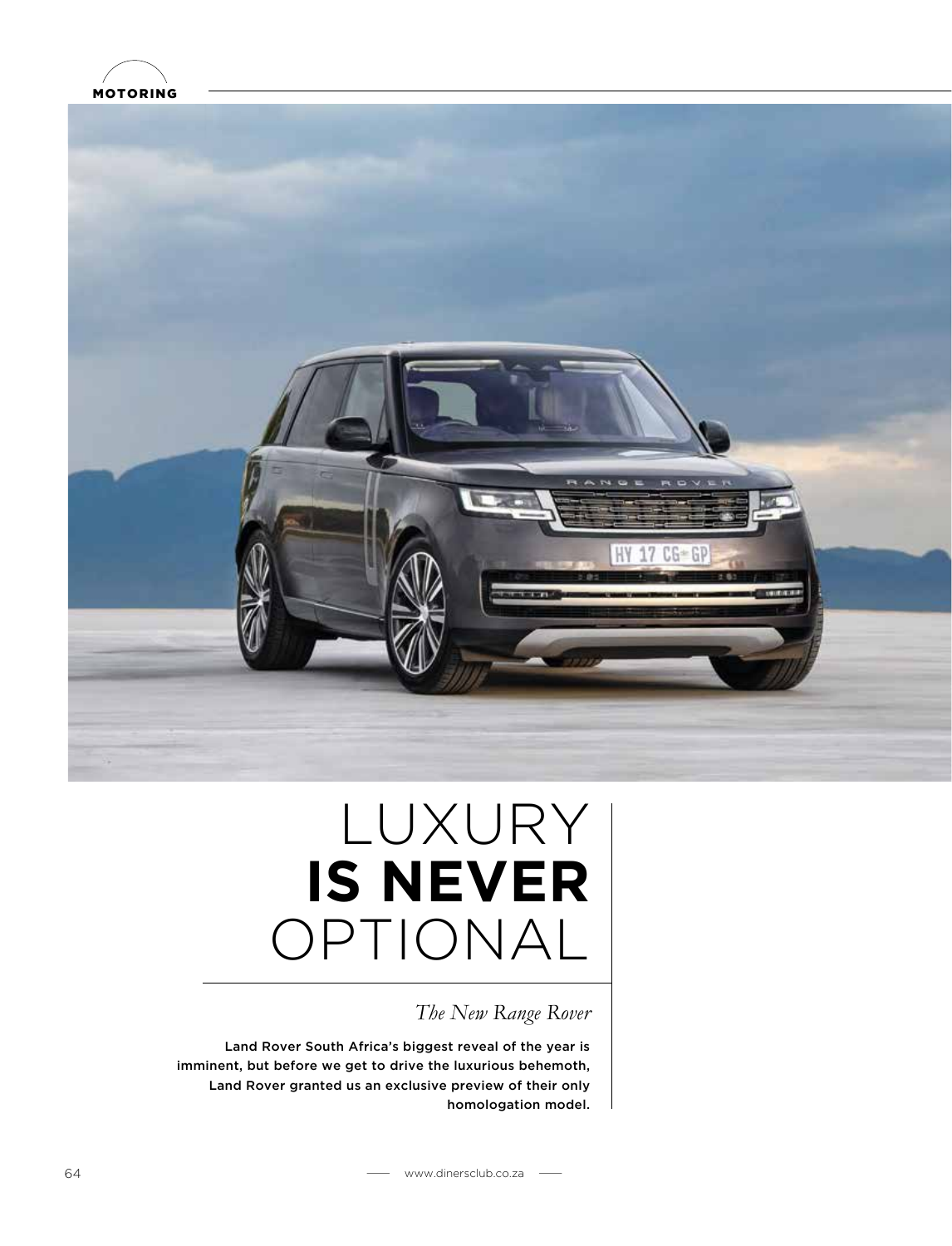#### *by bernie hellberg jr / photography by land rover south africa*



Ithough officially<br>
Iaunched in 1970,<br>
the Range Rover<br>
Iuxury wagon's launched in 1970, the Range Rover wagon's origins stretch farther back to the middle of the 20<sup>th</sup> century.

In 1951, Land Rover began experimenting with a larger model than the Land Rover Series, with the aim of creating a vehicle that could carry more passengers in greater style than the utilitarian Land Rover allowed. Developed on the Rover P4, the "Road Rover" was eventually shelved in 1958 and lay dormant until late 1966 when it was resurrected with a new vision:

to create an uncompromising luxury off-roader for the elite. And a car that could not only go anywhere but could go there in unqualified style.

The first prototype Range Rover was finalised in 1967, and a further 26 Velar-badged development vehicles were constructed between 1969 and 1970. Interestingly, the Velar name was derived from the Italian "velare", meaning to veil or cover. Range Rover development engineer, Geof Miller, used the name as a decoy for registering preproduction Range Rovers.

The Range Rover was finally officially launched in 1970 and garnered significant praise from motoring enthusiasts and design aficionados alike. It even cracked a nod as an "exemplary work of industrial design" from the Louvre Museum in the early 1970s.

## FAST FORWARD

Five generations in, the New Range Rover stands proud as Land Rover's most advanced, luxurious, and, many would argue, most beautiful creation

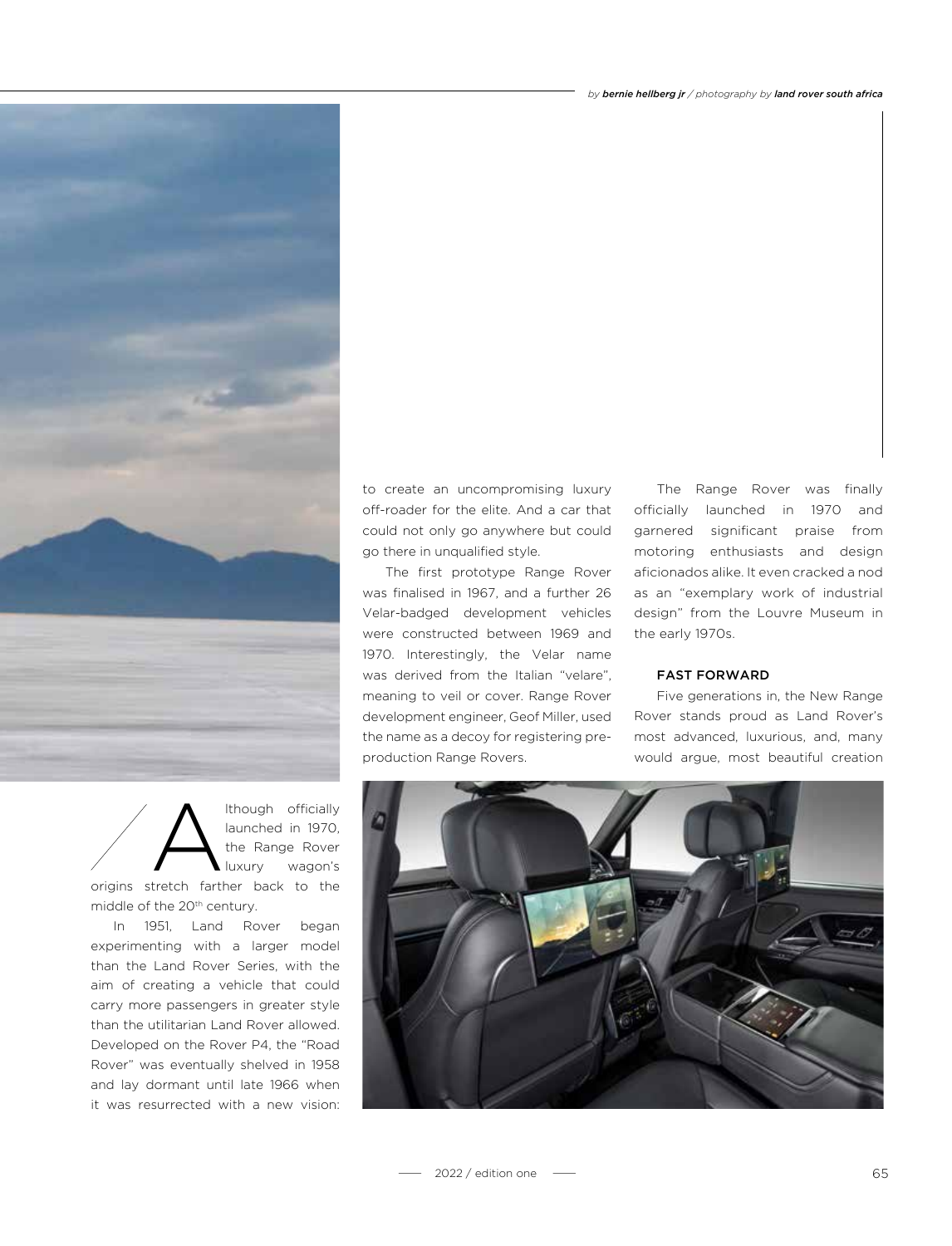ever. Land Rover South Africa plans to launch the car officially in the middle of the year and has brought a homologation unit to South Africa to prepare for the big car's big day.

Revealed to the international media back in October 2021 (see our launch review in the December 2021 edition), it was clear that the New Range Rover had evolved far beyond where the current model is, both aesthetically and in terms of technical proficiency. Yet, as is often the case, the full impact of the car's imposing presence can only truly be experienced in the metal, so to speak.

Land Rover revealed the new Range Rover at the Land Rover Experience Centre in Johannesburg, where we had the opportunity to poke and prod the new car, uncovering many of the design and techno tricks it has up its sleeve.

### PERSONALISATION IS KEY

The New Range Rover is the marque's most powerful yet, and along with that, it is also the most technologically progressive.

Looking first at the seats, Land Rover has gone all-out to craft exquisite seats for all passengers, using materials that provide a soft yet firm set of seats. Even the headrests are designed to adjust in multiple ways, allowing a perfect fit for each occupant. Land Rover and its partners have also gone the extra mile to ensure that the sustainability factor of the materials used is the highest of any Range Rover ever. The interior upholstery, for example, uses a high number of recycled materials, including a near-aniline leather that uses fewer dyes and chemicals yet retains a highend luxurious feel.

Wood veneer surfaces abound in the cabin, but instead of simply laying swathes of wood on strategic places, wood veneer surfaces comprise many individually-cut pieces that have been painstakingly applied by hand. Customers have the luxury of choosing from as many as 1.6 million possible configurations and enhancements for

their Range Rover, including multiple bespoke paint finishes, metal trims, sustainable fabrics, a variety of alloy wheel designs, and ceramic surfaces.

In the tradition of the most bespoke of British luxury automobiles, the New Range Rover takes personalisation to a new level.

# TECHNOLOGY FOR A NEW AGE

Naturally, once driven at launch, a more in-depth analysis of the features aboard the New Range Rover will follow, but for now, we'll glance over the trickery that has been confirmed for availability in South Africa.

The centre point to the New Range Rover's digital interior offering is the new Pivi Pro infotainment system with its 13.1" touchscreen curved display. With a built-in navigation system with voice recognition, along with wireless Apple CarPlay and Android Auto, seamless connectivity is guaranteed, while a Meridian sound system with Range Rover's trademark immersive surround sound experience is a superb foundational addition to the tech line-up.

As we have experienced with previous Range Rover and Land Rover models, digital touchscreens abound in the cabin, and ahead of the driver, a 13.7" display shows vehicle status, trip information, navigation info, entertainment system updates and more, all controlled remotely via the steering wheel.

Rear passengers are as ensconced in luxury as the front passengers are, with an equally impressive array of tech to play with. Depending on the chosen customisation and seating options, this may include individually electricallyadjustable seats and individual entertainment screens for each seat. Individual rear climate control is par for the course as well.

#### NOTABLE LINE-UP

Land Rover South Africa has made the full array of models available to local buyers. A choice of HSE and

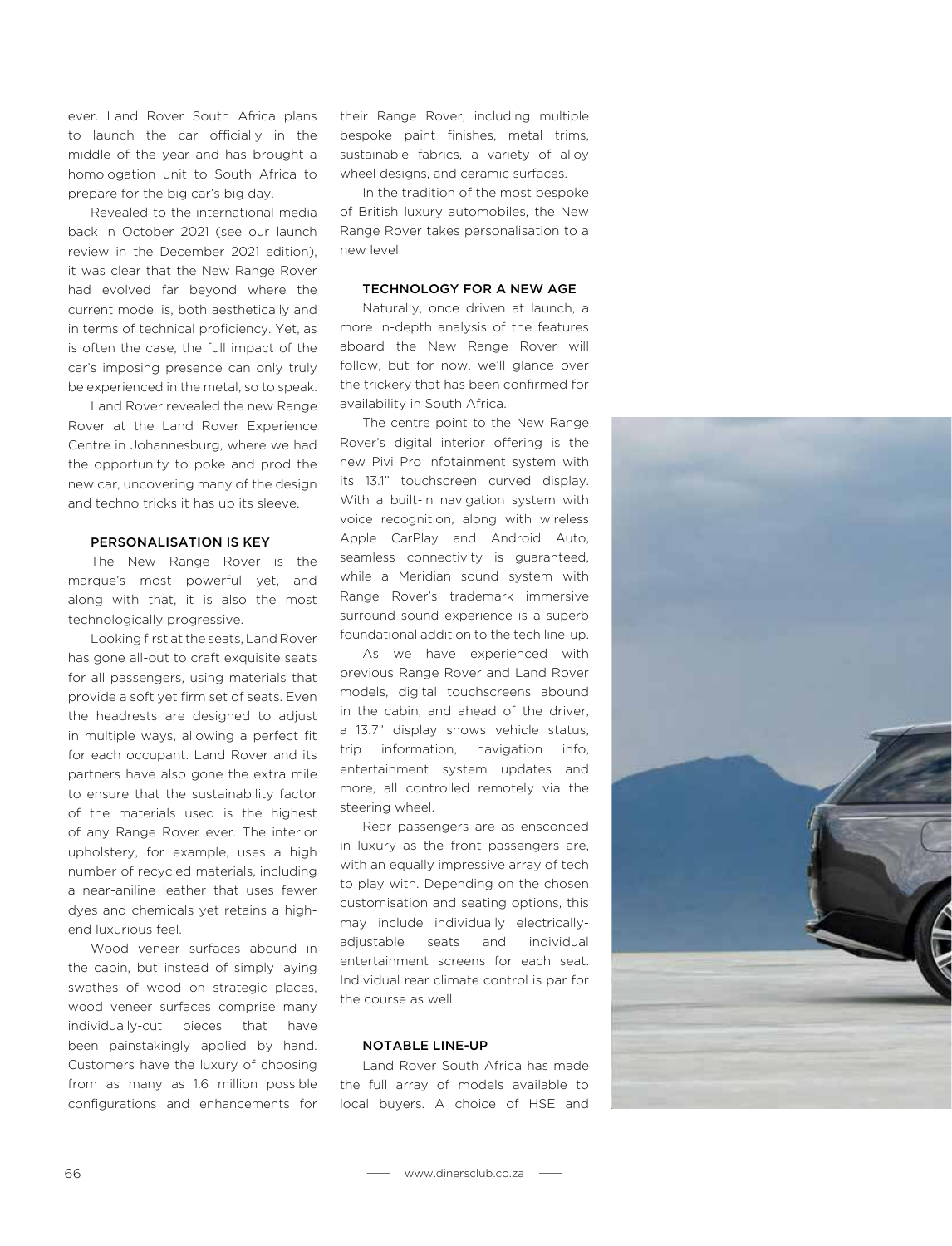

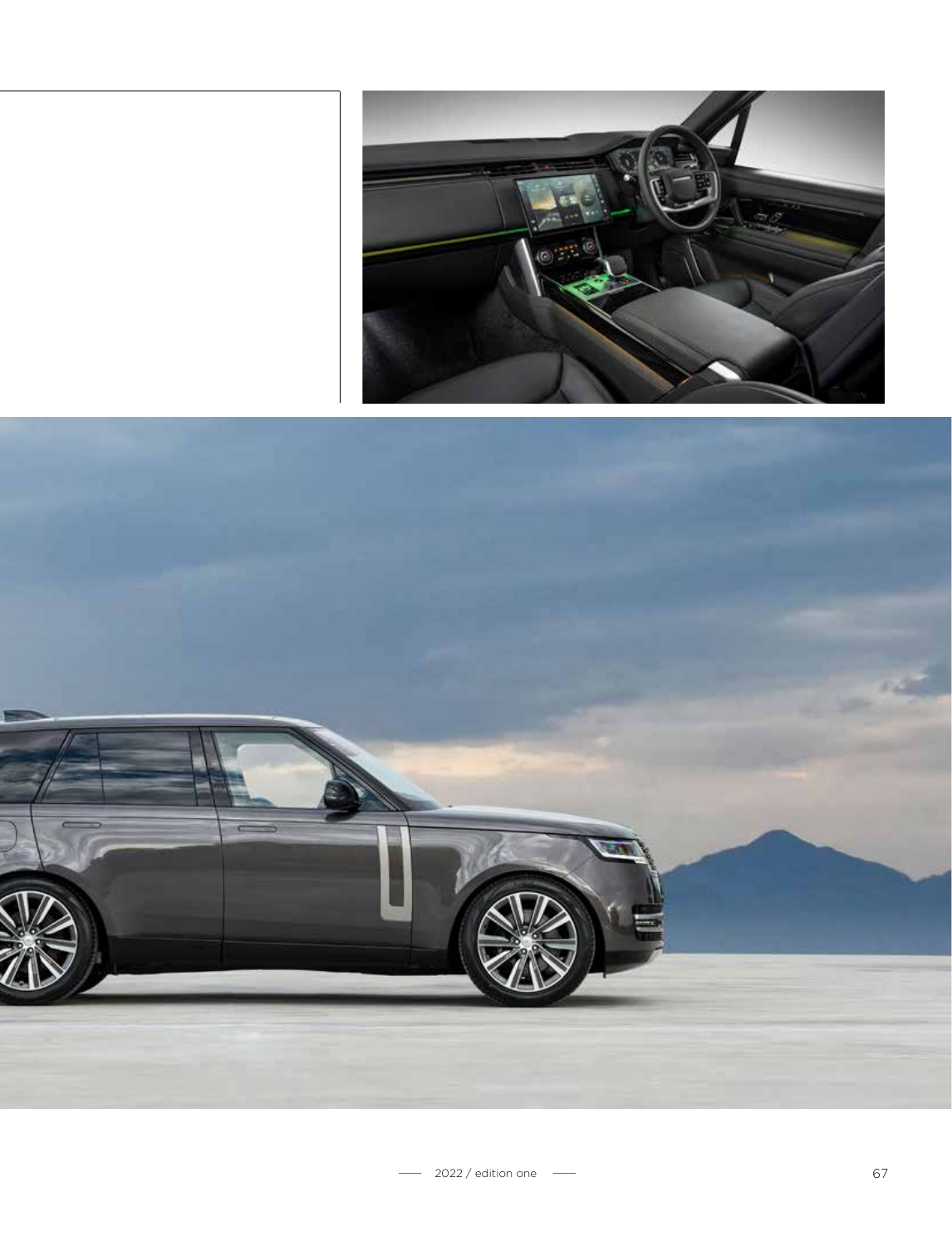